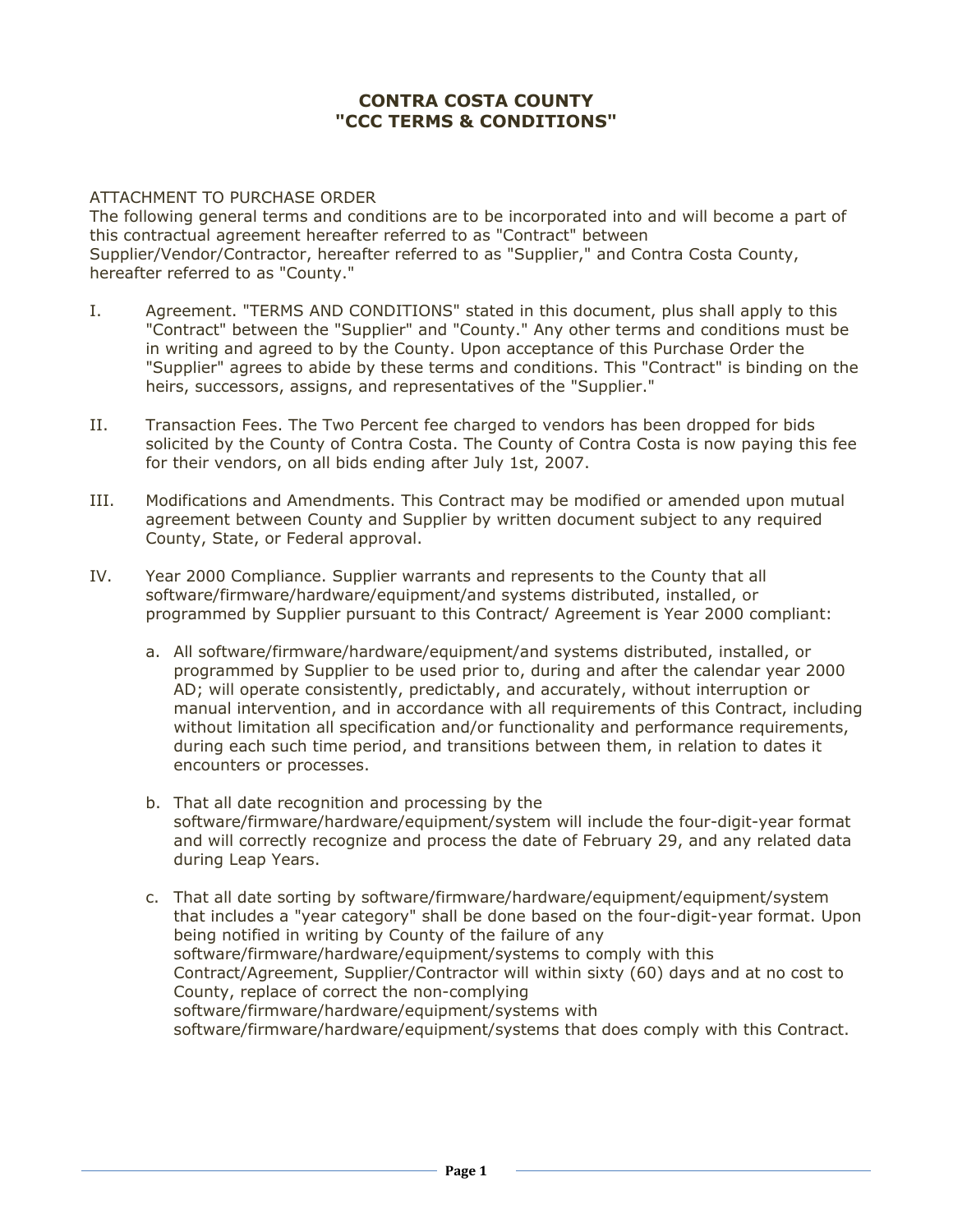Other systems: To the extent that the

software/firmware/hardware/equipment/systems, distributed, installed, or programmed will accept data from other systems and sources that are not Year 2000 Compliant, the software/firmware/hardware/equipment/systems distributed, installed, or programmed must properly recognize, calculate, sort, store, output, and otherwise process such data in a manner that eliminates any century ambiguity so that the software/hardware/equipment/systems remains Year 2000 compliant.

*No disclaimers: The warranties set forth in above shall not be subject to any disclaimer or exclusion of warranties or to any limitation of Licensor's liability under this Contract.*

- V. Compliance with Law. Supplier shall be subject to and comply with all Federal, State, County, and local and regulations with respect to its performance under this contract, including but not limited to, licensing, employment, and purchasing practices; and wages, hours, and conditions of employment and nondiscrimination. Subject to, but not limited to, the Fair labor Standards Act of 1938 as amended; Executive orders and rules and regulations of the President's Committee on Equal Employment Opportunity; and the California Occupational Safety and Health Act of 1973.
- VI. Disputes. Disagreements between the Supplier and the County concerning the meaning, requirement, or performance of this Contract shall be subject to final determination in writing by the County's General Services Department, Purchasing Division. In the event of a dispute the vendor will need to present their issue in writing to the County Purchasing Manager who will investigate the matter and render a final decision. This is the only dispute process that exists in Contra Costa County for disputes that arise from County's prescribed bid process, any decision arising out of any dispute submittal, The decision of the County Purchasing Manager is final.
- VII. Conflicts of Interest. Supplier, its officers, partners, associates, agents, and employees, shall not make, participate in making, or in any way attempt to use the position afforded them by this Contract to influence any governmental decision in which he or she knows or has reason to know that he or she has a financial interest under California Government Code Section 87100, et seq., or otherwise.
	- a. Gratuities: It is unethical for any person to offer, give, or agree to give any employee or for any employee to solicit, demand, accept or agree to accept from another person, a gratuity or an offer of employment in connection with any decision, approval, disapproval, recommendation, preparation of any part of program requirement or a purchase request, influencing the content of any specification or procurement standard, rendering of advise, investigation, audit, or in any other advisory capacity in any proceeding or application, request for ruling, determination claim or controversy, or other particular matter, pertaining to any program requirement or an Agreement or subcontract, or to any solicitation or proposal therefore.
	- b. Kickbacks: It shall be unethical for any payment, gratuity, or offer of employment to be made by or on behalf of a Sub-contractor under a Contract to Contractor or higher tier sub-contractor any person associated therewith, as an inducement of the award of a subcontract or order.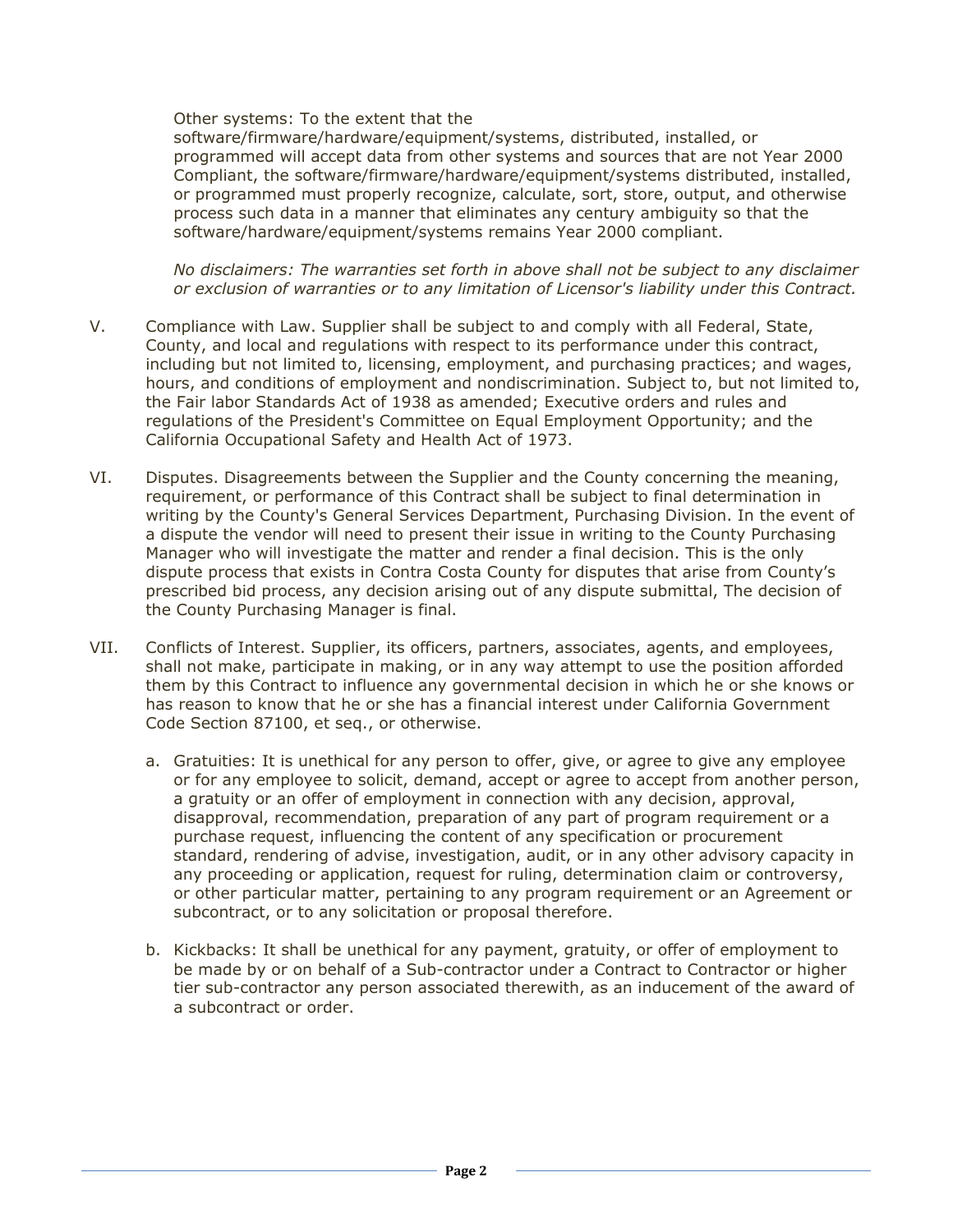- VIII. Indemnify. The Supplier agrees to indemnify and hold harmless the County, its officers, agents, and employees against all claims, demands, and judgments made or recovered against the County for damages to real, tangible, or personal property, including injury or death, in connection with this Contract to the extent such damage, injury, or death was caused by negligence, intentional, or willful misconduct of Supplier during the operations in connections with the performance of work or duties undertaken as a result of the acceptance of this Contract.
- IX. Choice of Law and Personal Jurisdiction. This Contract is made in the County of Contra Costa and shall be governed and construed in accordance with the laws of the State of California. Any action relating to this Contract shall be instituted and prosecuted in the courts of the County of Contra Costa, State of California.
- X. Endorsements. Supplier shall not in its capacity as a Supplier with the County publicly endorse or oppose the use of, or attribute qualities or lack of qualities of, any particular brand name or commercial product / service without the prior approval of the County's Board of Supervisors. In its County Supplier capacity, Supplier shall not participate or appear in any commercially produced advertisements designed to promote a brand name or commercial product/service. Notwithstanding the foregoing Supplier may express its views on products/services to other Suppliers, County officers, Board of Supervisors, and others who may be authorized by the County or by law to receive such views relating to this contract shall be instituted and prosecuted in the courts of the County of Contra Costa, State of California.
- XI. Inspection. Supplier's performance, place of business, and records pertaining to this contract are subject to monitoring, inspection, review, and audit by authorized representatives of the County, State of California, and Federal Government.
	- a. Supplier shall keep and make available for inspection and copying by authorized representatives of the County, State of California, and Federal Government, the Supplier's regular business records and such additional records pertaining to this Contract as may be required by the County.
	- b. Retention of Records. The Supplier shall retain all documents pertaining to this Contract for five (5) years from the Contract ending date and for any further period that is required by law.
- XII. Quantities. The County guarantees no minimum or maximum quantities of products or units of service to be ordered during the contract period stated on the Blanket Purchase Order. The County will not accept minimum usage requirements.
- XIII. Award. Awards shall be made to the bidder/offeror whose bid/offer is responsive to the solicitation and is most advantageous to the County relative to price, quality, and other factors considered. Solicitations shall clearly set forth all requirements that the bidder/offeror must fulfill in order for the bid/offer to be evaluated by the County. When it is in the County's interest to do so, any bid/offer may be rejected.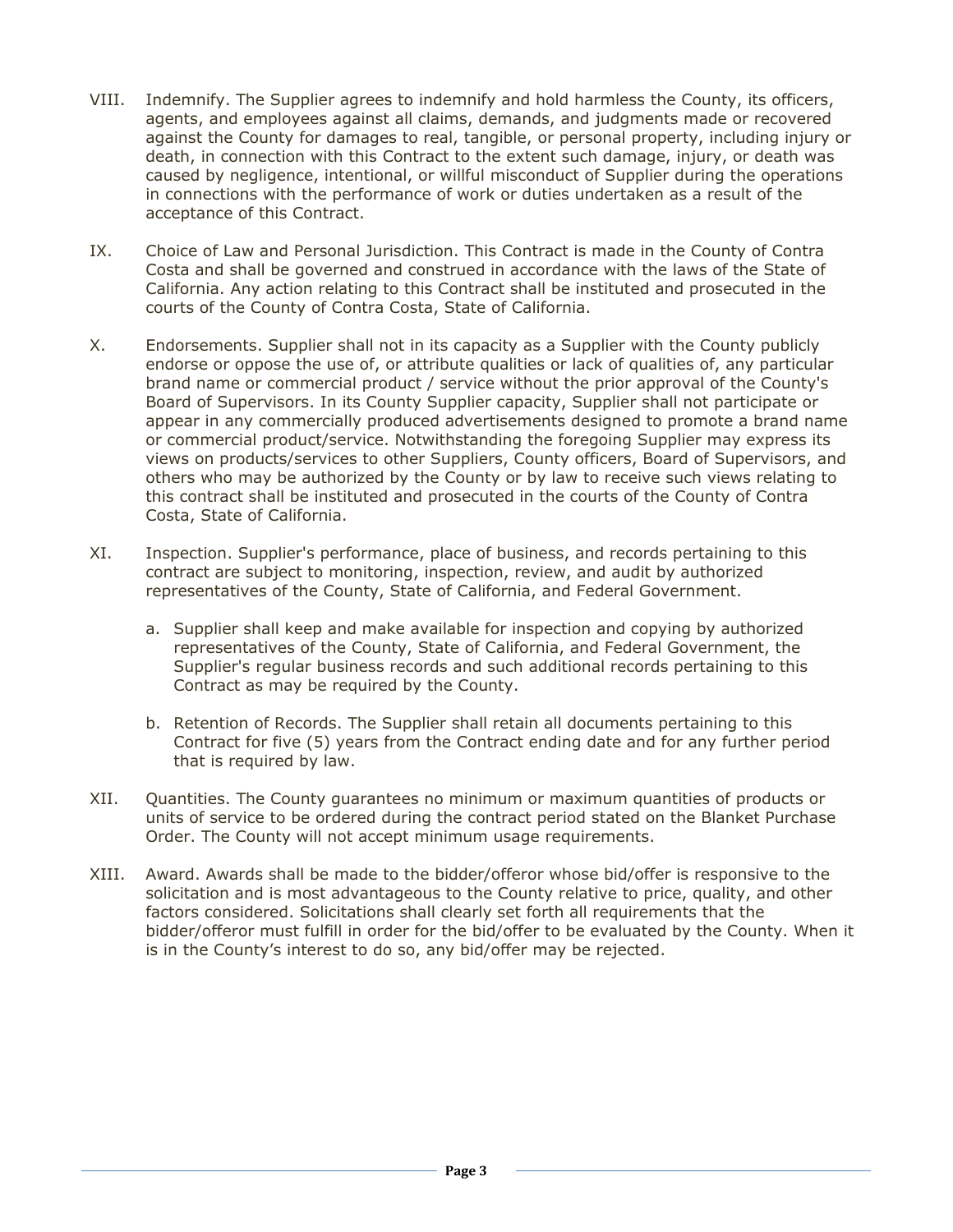- XIV. Competition intended: The County's purpose in placing this RFP is to maximize competition relative to the solicitation. Unless otherwise stated, brand name(s), trade name(s), manufacturer's name(s), or catalog number(s) listed in the RFP are used for the purpose of description and to establish a base level of quality. Any item offered, which contains components of equal or better quality, will receive consideration for award. Bidders are required to list any and all deviations from the bid specifications. The County reserves the right to reject any item(s) listing deviations which it considers to be of less quality and/or which may change to overall intent of the bid specifications and/or is not considered to be in the County's best interest. If a bidder fails to indicate brand name(s), the County will consider the bidder to be offering the brand name(s) that are listed in the RFP. Bidders will not be permitted to change or alter brand name(s), after opening of the RFP, without express written approval of County. After award of a contract, the bidder will be required to furnish the listed brand name(s) and failure to do so will be deemed as a default.
- XV. Method of Ordering. A Blanket Purchase Order will be issued for products/services identifying the User Department. A single User Department may have more than one ship to address. If more than one User Department will order the Supplier's products/services each User Department will have their own Blanket Purchase Order number.
- XVI. Termination:
	- a. Written Notice. This Contract may be terminated by either party, at their sole discretion, upon thirty-day (30) advance written notice thereof to the other and may be cancelled immediately by written mutual consent.
	- b. Failure to Perform. The County, upon written notice to Supplier, may immediately terminate this Contract should the Supplier fail to perform properly any of its obligations hereunder.
	- c. Cessation of Funding. In the event that Federal, State, County, Grant funding for this Contract ceases, this Contract is terminated immediately without notice and without penalty to the County. In the event no funds or insufficient funds are appropriated and budgeted in any Fiscal Year for payments due under this Contract for the then current or the succeeding Fiscal Year during the term, aforesaid, this Contract shall create no obligation on the County as to such current or succeeding Fiscal Year except as to the portions of payment herein agreed upon for which funds shall have been appropriated and budgeted, and no right of action or damages shall accrue to the benefit of Supplier, its successors, and assigns, as to that portion of this Contract which may so become unenforceable.
- XVII. Non-Renewal & Extension.
	- a. Supplier understands and agrees that there is no representation, implication, or understanding that the products/services provided by the Supplier will be purchased by the County under a new Contract following expiration or termination of this Contract.
	- b. By mutual agreement, and agreed upon pricing, this Contract may be extended past the ending date.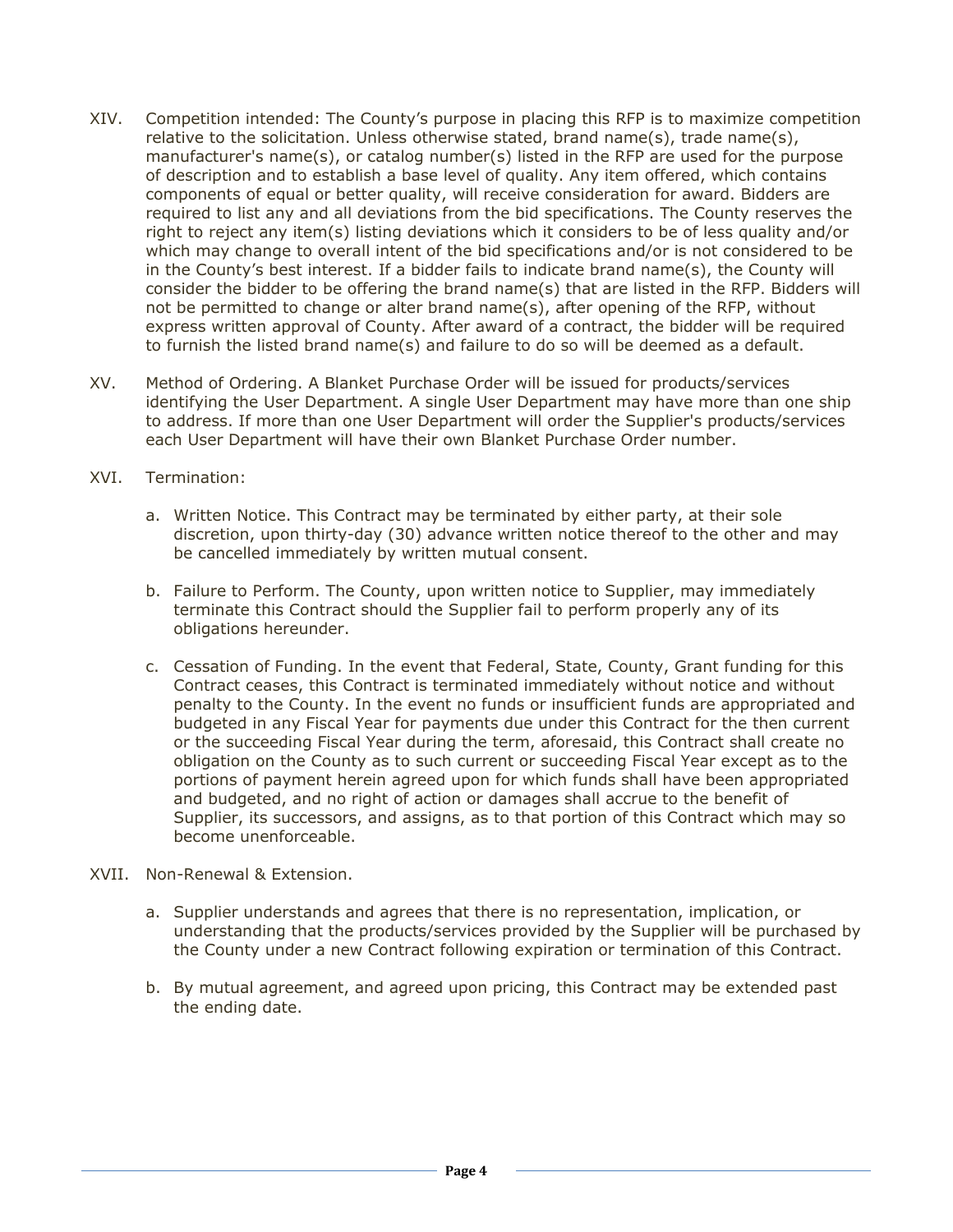- XVIII. Insurance. (If Applicable) If Supplier's personnel or representatives will be coming onto County property to perform work/services the Supplier shall be required to present to: Contra Costa County Purchasing Division, 1220 Morello Avenue, Suite 210, Martinez, CA 94553, written evidence of insurance before beginning work/services.
- XIX. Contracts: (If Applicable)
	- a. Contractor's License: Supplier shall possess license(s) required in the bid at the time this contract is awarded (PCC3300).
	- b. Payment Bond: Supplier shall provide a Payment Bond for public works projects, when project is in excess of \$25,000 (CC3247).
	- c. Prevailing Wages: For public works projects greater than \$1000, the Supplier shall pay the general prevailing rate of per diem wages to all workers employed on contracted project as established by the California Department of Industrial Relations (PCC1770- 1780).
	- d. Certified Payroll Reports: Supplier shall be required to maintain and furnish upon request, a certified copy of each weekly payroll containing a signed statement of compliance (PCC1771.5(b)(3)).
- 1. Invoice each Purchase Order separately. Items on this Purchase Order must not be billed with those of other Purchase Orders.
- 2. Substitutions, changes, and prices other than specified above must be authorized in writing by the Purchasing Agent.
- 3. Acceptance of Purchase Order implies the acceptance of all terms and conditions contained herein, and all specifications, drawings and additional terms and conditions referred to herein and/or attached hereto. Read them carefully. No substitutions or changes will be effective without County written approval.
- 4. This order or any payment due hereunder is not assignable by Supplier without written approval of County.
- 5. CONTRACT: This purchase order, and any referenced attachments, when accepted by Supplier either in writing or shipment of all or any portion of the material, or the commencement of performance of any portion of the services covered hereunder, constitutes the entire contract between Supplier and County concerning its subject matter; and neither any contrary or additional conditions specified by Supplier not any subsequent amendment or supplement shall have any effect without County's written approval.
- 6. WARRANTY AND QUALITY INSPECTION; Supplier warrants that all articles, materials and work furnished shall be good quality and free from defects, shall conform to drawings and/or specifications and shall be merchantable quality and fit for the purpose for which purchased, and shall be at all times subject to County's inspection; but neither County's inspection nor failure to inspect shall relieve Supplier of any obligation hereunder. If, in County's opinion, any article, material or work fails to conform to specifications or is otherwise defective, Supplier shall promptly replace same at Supplier's expense. No acceptance or payment by County shall constitute a waiver of the forgoing, and nothing herein shall exclude or limit any warranties implied by law.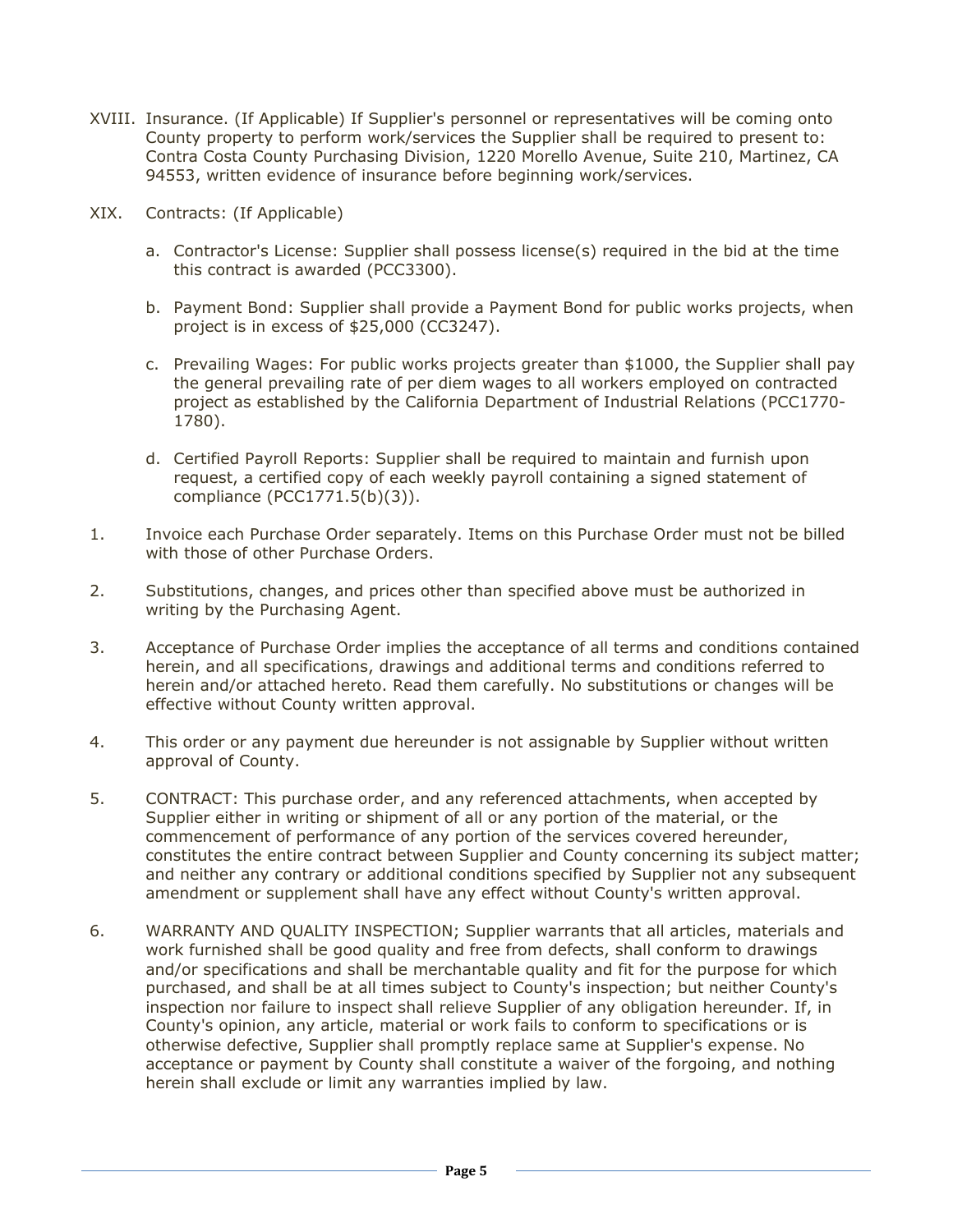- 7. TAXES: Unless otherwise provided herein or by law, Supplier shall pay all sales, use excise (except those articles exempt from Federal Excise Taxes stated on the face hereof), and other taxes, charges and contributions now or hereafter imposed on, or with respect to or measured by the compensation paid to persons employed in connection with performance hereunder; and Supplier shall indemnify County against any liability and expense by reason of Supplier's failure to pay same.
- 8. Additional Evaluation Information: The Buyer assigned to any transaction is responsible for performing due diligence prior to making an award. This oftentimes requires the buyer to verify information that may not have been requested in the bid documents. The County reserves the right to request any additional information such as financial information, customer references, additional pricing, additional clarification or any other information deemed necessary by the Buyer assigned to the transaction to facilitate a final decision.
- 9. PACKING MATERIALS: POLYSTYRENE PELLETS PROHIBITED. Due to environmental and solid waste considerations the Contra Costa County Board of Supervisors has directed that Polystyrene pellets shall not be accepted as packing. DO NOT ship your products using this material. Alternate vendors will be sought to replace Suppliers violating this policy.

WHEN APPLICABLE THE FOLLOWING SUPPLEMENTAL TERMS AND CONDITIONS\_WILL APPLY.

- 1. Codes: Work shall meet requirements of Contra Costa County Ordinance, Title 7, and all other applicable codes, regulations and laws, including Labor Code Sections 1776 and 1777.5.
- 2. Insurance: Contractor shall, at no cost to County, obtain and maintain during the term hereof: (a) Worker's Compensation Insurance pursuant to state law, and (b) Comprehensive Liability Insurance, including coverage for owned and non-owned automobiles, with a minimum combined single limit coverage of \$500,000 for all damages due to bodily injury, sickness or disease, or death to any person, and damage to property, including the loss of use thereof, arising out of each accident of occurrence. Contractor shall furnish evidence of such coverage, naming County, its officers and employees as additional insureds, and requiring 30 days' written notice of policy lapse or cancellation. The evidence of coverage shall be submitted before Work begins.
- 3. Hold Harmless & Indemnity.
	- a. Contractor promises to and shall hold harmless and indemnify from the liabilities as defined in this section.
	- b. The indemnitees benefited and protected by this promise are Contra Costa County and its elective and appointive boards, commissions, officers, agents and employees.
	- c. The liabilities protected against are any liability or claim for damage of any kind allegedly suffered, incurred or threatened because of actions defined below, including personal injury, death, property damage, inverse condemnation, or any combination of these, regardless of whether or not such liability, claim or damage was unforeseeable at any time before Contra Costa County approved the improvement plan or accepted the improvements as completed, and including the defense of any suit(s) or action(s) at law or equity concerning these.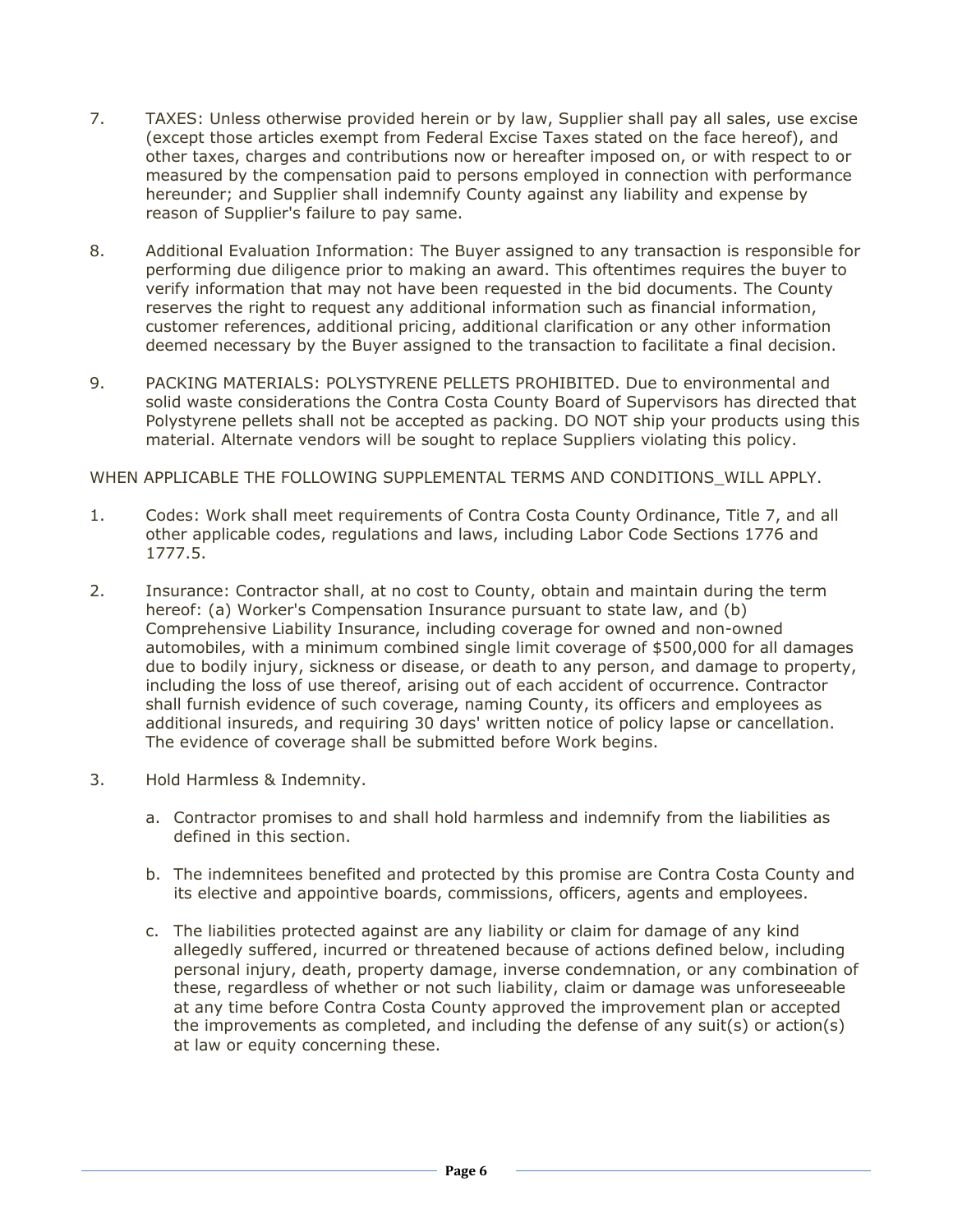- d. The actions causing liability are any act or omission (negligent or non-negligent in connection with the matters covered by this contract and attributable to the contractor, subcontractor(s), or any officer(s), agent(s) or employee(s) of one or more of them.
- e. Non-Conditions: The promise and agreement in this section is not conditioned or dependent on whether or not any Indemnitee has prepared, supplied, or approved any plan(s), drawing(s), specification(s) or special provision(s) in connection with this work, has insurance or other indemnification covering any of these matters, or that the alleged damage resulted partly from any negligent or willful misconduct of any Indemnitee.
- 4. Wage Rates. Pursuant to Labor Code Section 1773.2 the governing body of Contra Costa County has obtained the general prevailing rates of wages per diem for each craft, classification, or type of worker which shall be the minimum rates paid to all workers employed in the execution of this work. Said rates are on file with Contra Costa County, Capital Projects Management Division and copies of said rates are available to any interested party on request. Pursuant to Labor Code Section 1773.2, said rates shall be posted at the job site.
- 5. Installation. Unless otherwise noted, all manufactured materials, products, processes, equipment or the like shall be installed in accordance with manufacturer's printed instructions or specifications.
- 6. Activities on Premises.
	- a. Premises, buildings and other facilities adjacent to designated or assigned work, and storage areas and access routes will be occupied by County and in continuous operation throughout duration of this Contract. Work under the Contract shall be programmed and executed so as not to interrupt County's operations, and conducted to cause the least interference and nuisance possible.
	- b. Premises, building, ground and utilities serving them not particularly assigned to Contractor shall not be used for Contractor's convenience nor used without express permission to do so, arranged for in advance with County.
	- c. Contractor shall maintain and protect existing facilities encountered or in near vicinity of work or operations under the Contract, including on grade, above grade, and below grade structures, utilities, construction and improvements, whether existing or newly placed under the Contract.
	- d. No service shall be shut down, transferred or otherwise interrupted without first being scheduled to be done at a time agreeable to County. Any shutdown of any utility shall be scheduled two working days in advance with project engineer.
	- e. When utilities are accidentally or inadvertently interrupted, they shall be immediately restored to service prior to continuation of any other work under the Contract, regardless of the hour of occurrence.
- 7. Temporary Utilities
	- a. Electric Power and Water will be available at the site for use by the Contractor for work on this project at no cost to the Contractor. Installation of approved temporary connections to said utilities shall be provided by the Contractor, and same shall be removed at Completion of Work.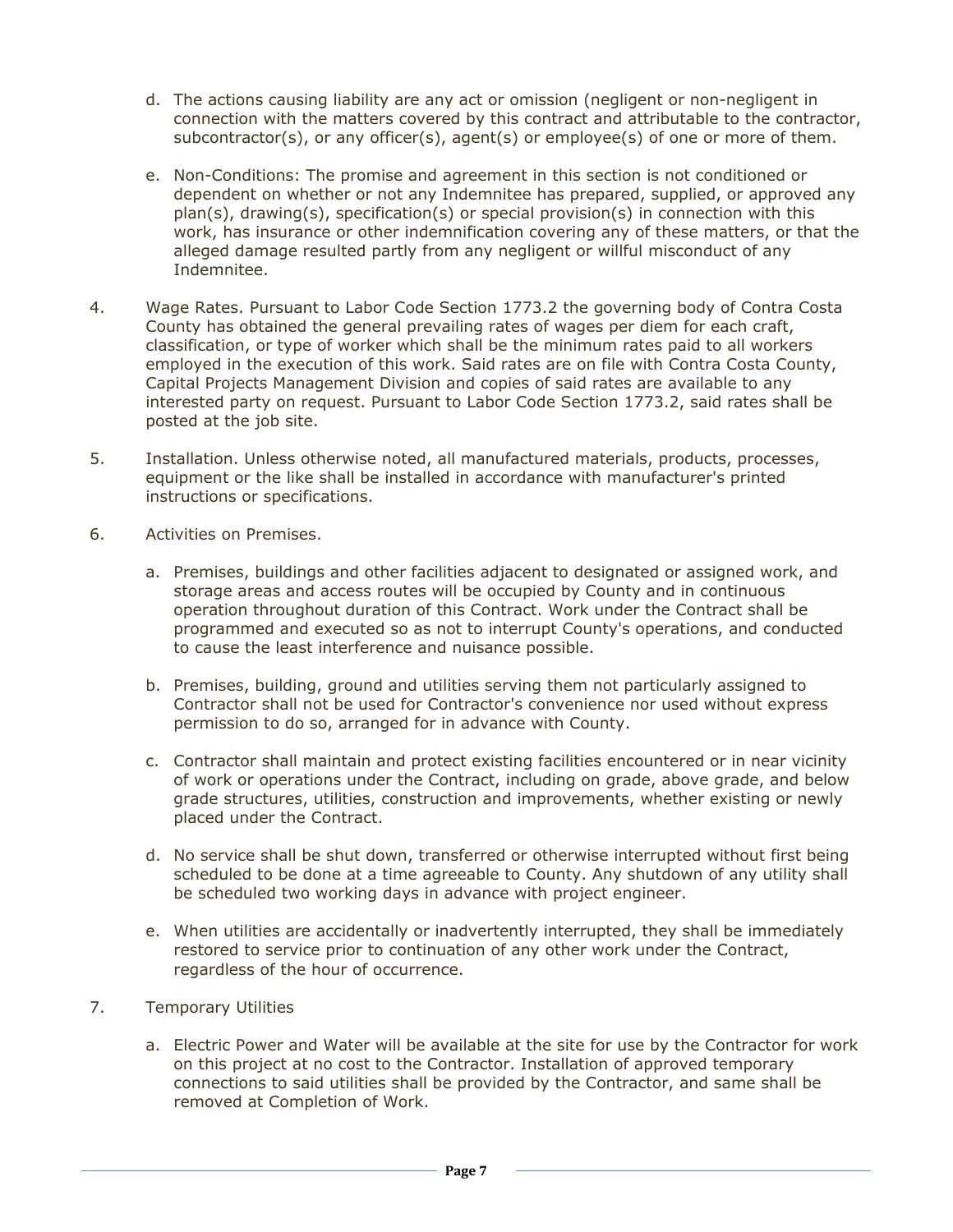- b. Existing toilet facilities may be used by the Contractor.
- 8. Toxic and Hazardous Materials and Waste
	- a. Asbestos:
		- (1) This contract does not include the removal, handling, or disturbance of any asbestos containing materials. Some operations which may cause such disturbances include sanding, grinding, abrasive blasting, sawing, drilling, shoveling, or otherwise handling materials containing asbestos so that dust will be raised. Such materials can include resilient or terrazzo flooring, asbestoscement board, cement plaster, asbestos pipe insulation and acoustical sprays, tiles and boards.
		- (2) An asbestos consulting firm has done an asbestos survey of the facility for the County. Their final asbestos survey report may be examined at the Capital Projects Management Division Office.
		- (3) Materials containing asbestos in a non-friable state may remain in the building, and are not to be altered or disturbed. Such materials and their locations are identified in the asbestos survey report.
		- (4) If removal or alteration of asbestos containing materials becomes necessary or if concealed asbestos in any form is discovered, work in that area shall immediately stop and the County shall be notified. Removal, alteration, or any work in connection with asbestos containing materials shall be accomplished only by licensed asbestos abatement contractors operating under a separate contract with the County.
		- (5) In the event that work is stopped in one area due to the presence of asbestos containing materials, the General Contractor shall utilize his work force in other areas of the building and shall minimize delays to the overall project schedule. If delays do occur and are directly related to asbestos work, and through no fault of the General Contractor, the General Contractor shall be entitled to apply for an extension of time.
		- (6) Nothing in these specifications is intended to specify or direct the contractor in the removal, alteration, or disposal of asbestos containing materials.
	- b. Toxic materials: Operations which release toxic materials into the atmosphere shall meet the requirements of CCR Title 8, General Industrial Safety Orders. Some operations which may release such materials include use of adhesives, sealants, paint and other coatings.
	- c. Lead based paint: Do not use lead based paint. Lead based paint is defined as:
		- (1) Any paint containing more than five-tenths on one per centum lead by weight (calculated as lead metal in the total non-volative content of the paint) or the equivalent measure of lead in the dried film of paint applied or both; or
		- (2) For paint manufactured after June 22, 1977, any paint containing more than six one-hundredths of one per centum lead by weight (calculated as lead metal) in the total content of the paint or the equivalent measure of lead in the dried film or paint already applied.